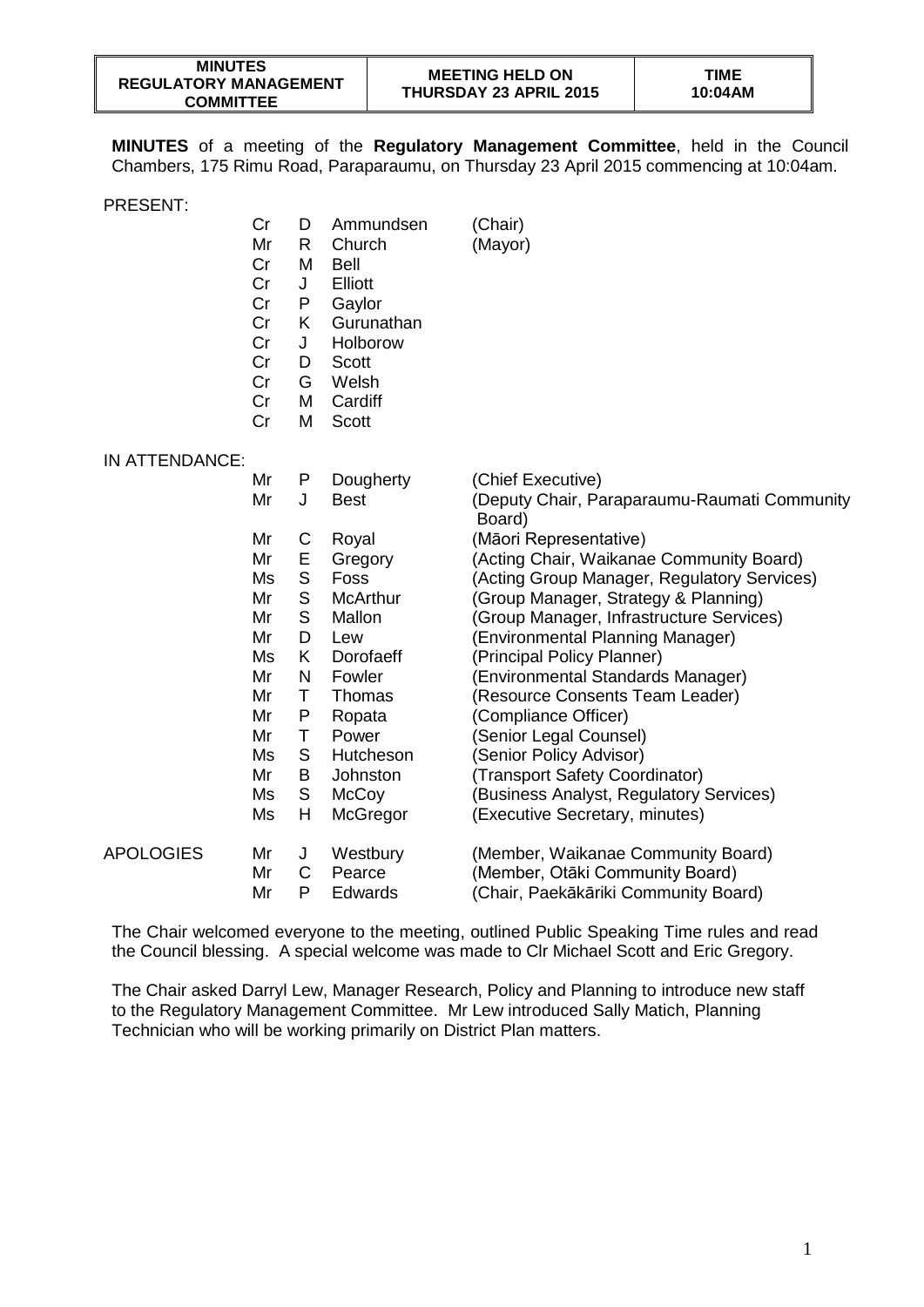# **RMC 15/04/78 APOLOGIES**

### **MOVED (Mayor/M.Scott)**

**That apologies be accepted from Mr James Westbury, Mr Colin Pearce and Mr Philip Edwards.**

**CARRIED**

### **RMC 23/04/79 DECLARATIONS OF INTEREST**

There were none.

#### **RMC 15/04/80 PUBLIC SPEAKING TIME (for items relating to the agenda)**

There were two public speakers wishing to address items on the agenda:

- 1. Mr Dale Evans spoke to item 9 on today's agenda (Local Approved Products (Psychoactive Substances) Policy CS-15-1526) and read his submission (submission tabled and circulated). Mr Evans requested Council leadership to write to Associate Minister of Health Hon Peter Dunne on substances.
- 2. Ms Kathy Spiers spoke to item 9 on today's agenda (Local Approved Products (Psychoactive Substances) Policy CS-15-1526) on behalf of and as a member of the Paraparaumu/Raumati Community Board who are in opposition to Psychoactive Substances. The Board has an appreciation of what is being done by Council with central government.

### **RMC 15/04/81 MEMBERS' BUSINESS**

(a) Public Speaking Time Responses – none were required

To Mr Dale Evans – Clr Bell asked if Mr Evans would be submitting to the draft Long Term Plan (LTP). Mr Evans said it would be coming.

The Mayor advised that the Council has worked with central government, and he has spoken with MP Nathan Guy. Council is also working with Local Government NZ requesting that this issue be dealt by them at central government level. The Mayor said that the express concern of the Council is to prohibit legal highs in the community and Council is working as hard as it can to do this.

To Kathy Spiers – none.

- (b) Leave of Absence none was requested.
- (c) Matters of an Urgent Nature there were none.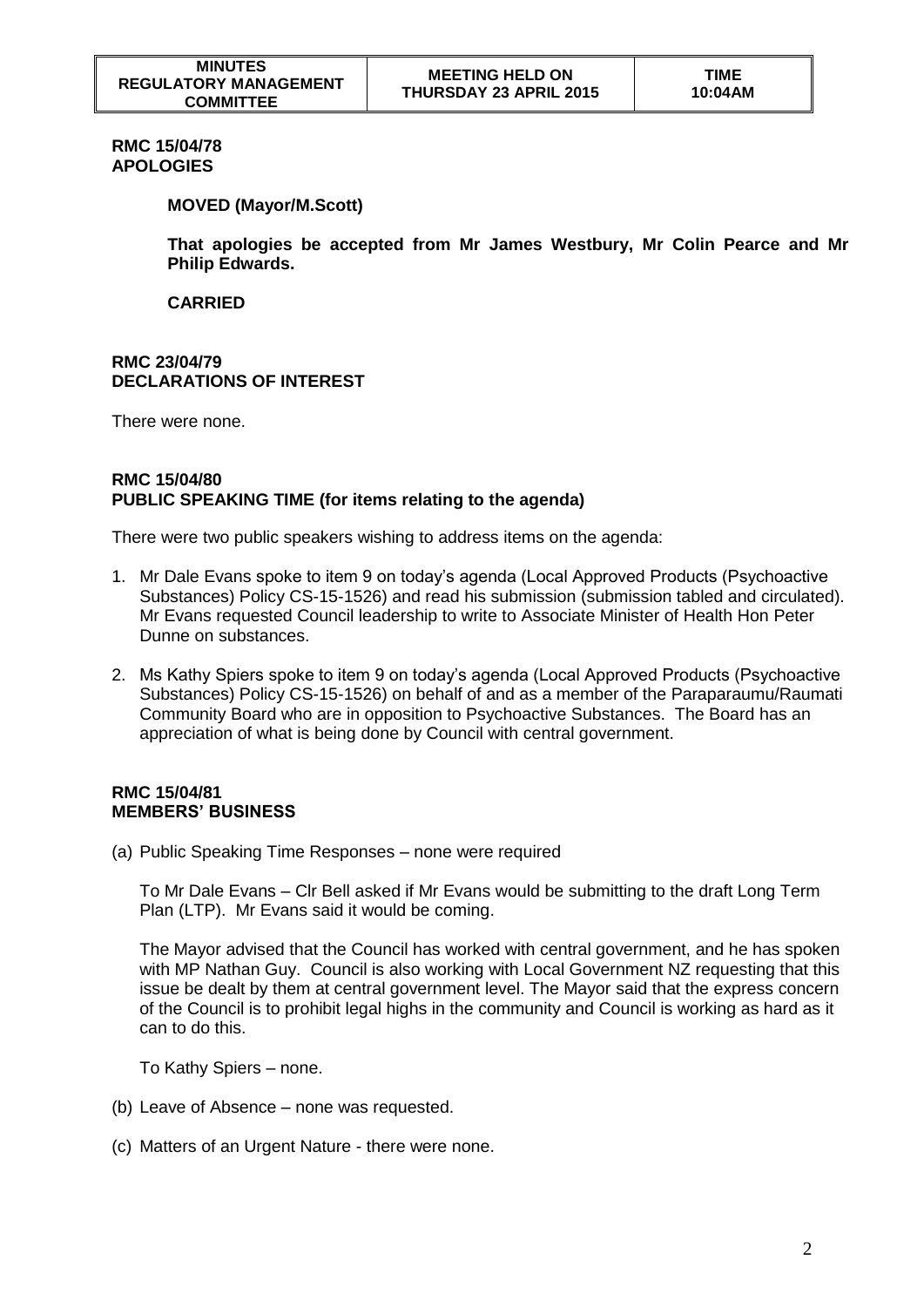## **RMC 15/04/82 CONFIRMATION OF MINUTES**

An amendment to the attendees of the minutes was requested – Clr Elliott noted that her name on page one incorrectly had only one 't'.

# **MOVED (Gaylor/Holborow)**

**That the amended minutes of the Regulatory Management Committee meeting dated 12 March 2015 are accepted as a true and accurate record of that meeting.** 

# **CARRIED**

#### **RMC 15/04/83 MATTERS UNDER ACTION**

The Matters Under Action update was noted. The following points were raised:

• Bruce Johnston, Transport Safety Coordinator, spoke to his report. It was noted by Councillors that the list of schools was not a complete list of schools within the area with regards to the School Travel Plan Implementation. It was agreed that future reports would include a full school list.

Clarification was also requested on the funding for delivery of the School Travel Plan in the LTP and whether it has been reduced – Sean Mallon advised that the budget for school travel remains the same.

- Tony Thomas, Team Leader Resource Consents, provided an update on Resource Consents additional to the report:
	- o El Rancho approval was provided on 13 April 2015;
	- $\circ$  Takahe Farms the hearing is now to take place in June 2015 rather than May 2015 as noted in the report;
	- $\circ$  Nga Manu Bird Sanctuary the hearing is expected to take place in June 2015.

# *Sean Mallon and the Mayor left the meeting at 10:36am.*

Mr Caleb Royal asked how well Council staff are equipped to Te Tiriti O Waitangi with regards to consent applications as well with regards to the agenda item 10 Regulatory Services Open for Business Update. Mr Thomas confirmed that Treaty considerations is an obligation that is dealt by staff for every resource consent report and as such it is standard procedure to cover those aspects. The District Plan covers the Treaty comprehensively and the Treaty is entrenched within the Resource Management Act.

#### *The Mayor returned to the meeting at 10:39am.*

Clr Elliott and Clr M Scott enquired about the complaint which had been brought to the Waikanae Community Board about staff parking at Ryman's. The Community Board had requested from Resource Consents information on what provisions had been made, and the terms of consent, with regards to staff and residents parking as Parata Street was being heavily used for parking by Ryman's staff. Mr Thomas agreed to look into this matter and report back.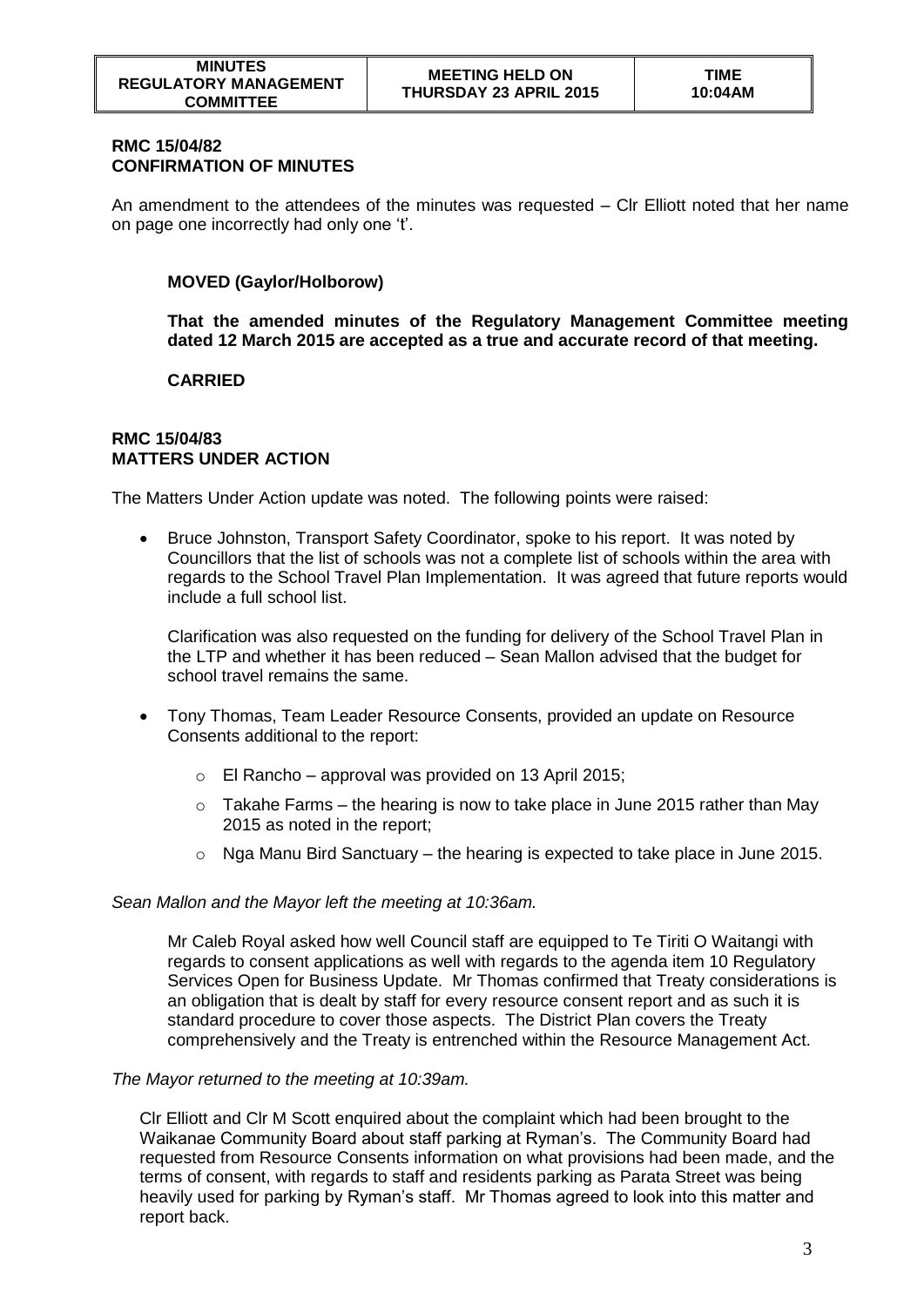- Sam Hutcheson, Senior Policy Advisor spoke to the Local Approved Products Policy (agenda item 9) and Local Alcohol Policy Updates adding there was nothing further to report.
- Nick Fowler, Environmental Standards Manager, provided an update on the operations of the District Licensing Committee.

## **RMC 15/04/84 MATTERS UNDER ACTION – REGULATORY LEGISLATION UPDATE**

The legislative update was noted.

# **RMC 15/04/85 APRIL 2015 UPDATE ON THE PROPOSED DISTRICT PLAN (SP-15-1545)**

Darryl Lew, Research, Policy and Planning Manager, and Katherine Dorofaeff, Principal Policy Planner, introduced the report, noting the external engagement activities.

There was clarification on the rational of the Rural Issues Group and its subcommittee the Pilot Study Group.

### *Pat Dougherty left the meeting 10.49am and returned at 10:50am.*

In 2013 approximately 250 submissions were received on issues related to rural matters. In November 2014 these submitters organized themselves into the Rural Issues Group (RIG). Around twenty of those members meet once a month. A sub-committee was then formed from that group – the Pilot Study Group – which is made up of four landowners who have been working collaboratively with the Council since January 2015 on access to their land. There is agreement now to access those properties for ecological assessments and the Pilot Study Group will continue to work together to get access to other properties when required.

It was noted that suitably qualified Council appointed experts have been accompanying iwi mentors on waahi tapu site visits and it was acknowledged by Councilors that feedback from these visits were positive.

Further points for noting were:

- Provision for coastal matters has been separated out from this report. There has been some slippage with timeframes. Engagement with the RIG was completed two weeks ago and will now be incorporated into the plan. New timeframes will be brought back to the next meeting.
- Additional submitter engagement and prehearing meetings, and informal discussions prior to formal RMA process are being encouraged.

*Clr Elliott left the meeting at 11.02am and returned at 11:03am.*

# **MOVED (M.Scott/Gaylor)**

**That report (SP-15-1545) be received.** 

**CARRIED**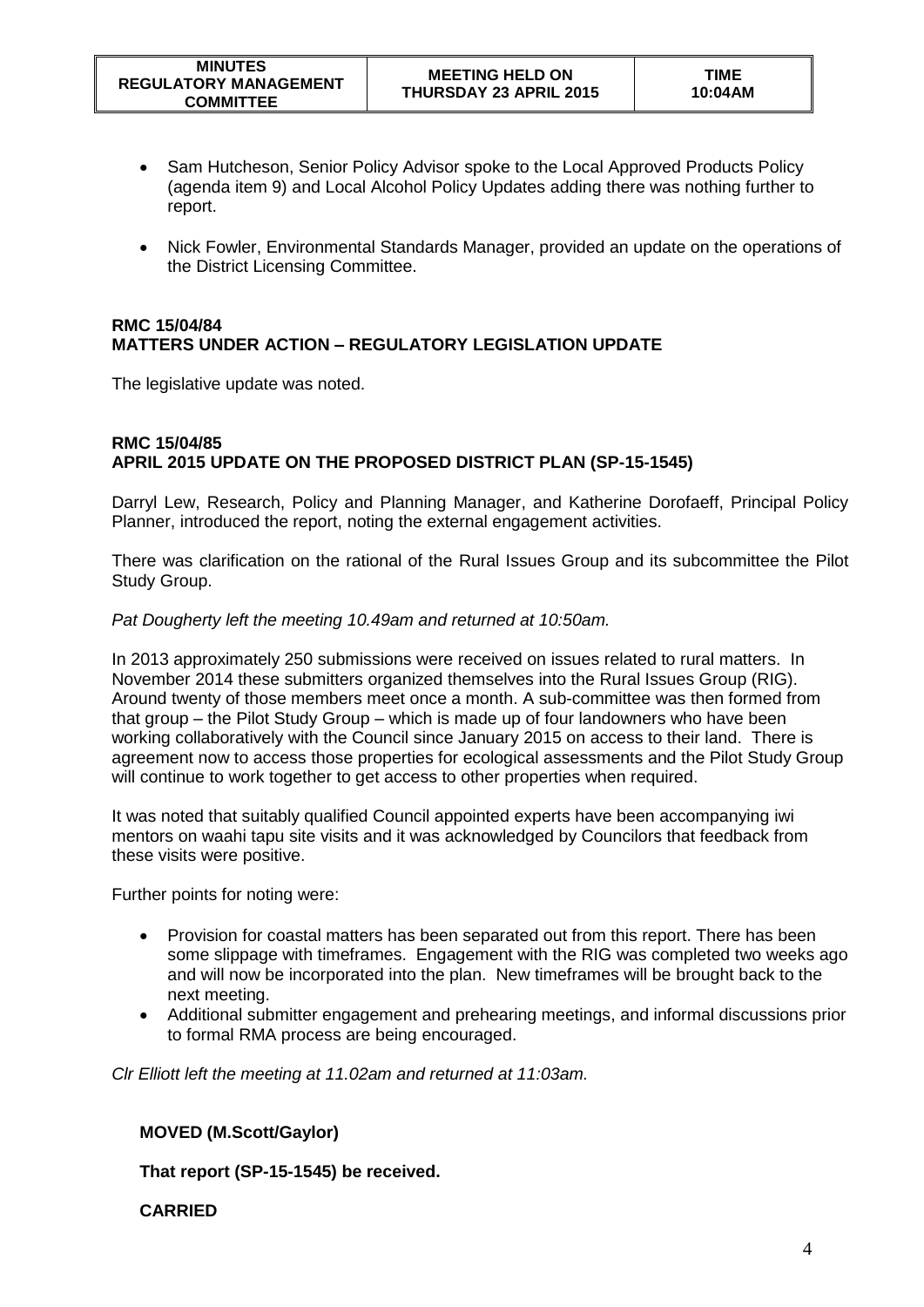*.*

*The meeting adjourned at 11:04am and reconvened at 11.17am.*

# **RMC 15/04/86 LOCAL APPROVED PRODUCTS (PSYCHOACTIVE SUBSTANCES) POLICY (CS-15-1526)**

Sam Hutcheson, Principal Policy Advisor introduced the amended report which follows further consultation with the community. She noted that Darryl Lew and Stephen McArthur were supporting and also in attendance was NZ Police Sergeant Jackie Muir and Ministry of Health representative Andrea Boston. The Chair noted that Newstalk ZB were in attendance and were recording the meeting. The following points were raised:

- Terminology in the report has been modified from 'anywhere' to 'suitably zoned';
- 'Psychoactive substances' and 'legal highs' are the words used by Council with community communications to ensure it is clear to them they are drugs;
- Senior Legal Counsel Tim Power advised that the Local Approved Products (Psychoactive Substances) Policy (LAPP) area cannot be defined in such a way that it would be impossible to set up a retail outlet. If a policy was adopted it is possible that challenge by judicial review proceedings by a person of 'standing' could take place.
- The Act does not require Council to adopt a policy; however challenges could be possible should there not be a policy.
- Choosing to wait for the Ministry of Health regulations before passing a policy carries some risk should a potential retailer apply.
- Council staff have worked very closely with Police with regards to the areas proposed.

*Clr Bell left the meeting at 11:51am and returned to the meeting at 11:54am.*

- The Mayor noted that he had invited MP Nathan Guy to attend this meeting, however the invitation was declined.
- It was also noted that implements or products used for the delivery of drugs would come under compliance by Health Protection Officers. It was noted that regulations for the products are in place but that it is the testing of products which is taking time causing delay. This is separate from the regulations for retail.
- Although nearby residents and business expressed concern about outlets generating increased crime within their vicinity this was not the experience when interim licences had been provided.
- The Police expressed support for the policy and that their approach is about preventing harm and reassuring the community; having more zoned areas increases the risk of harm due to increased accessibility therefore they believe it appropriate to adopt the Council policy;
- Parking requirements would apply to the retailer under the District Plan.
- The Ministry of Health representative advised that provision for the sale of psychoactive substances must be provided, that it is limiting the harm and supporting the limitation in number of areas.
- Retailers previously traded under an interim licence would need to apply for a new licence.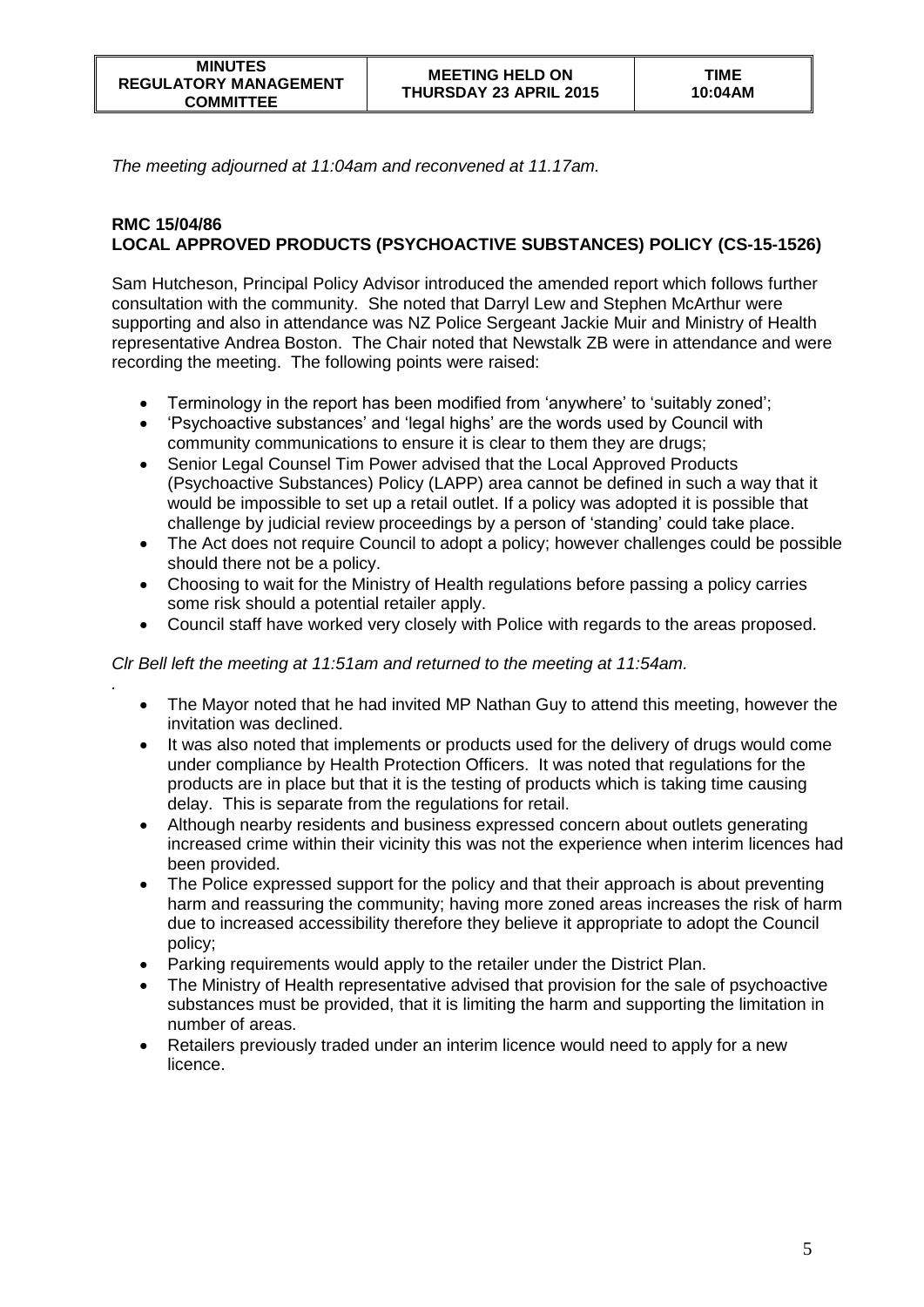| <b>MINUTES</b>               |
|------------------------------|
| <b>REGULATORY MANAGEMENT</b> |
| <b>COMMITTEE</b>             |

There was discussion on amending the first recommendation of the report however this was withdrawn and it was agreed by Councillors to support and accept the recommendation in its original format.

# **MOVED (Bell/Mayor)**

**That the Council continue to lobby Central Government to ban the sale of psychoactive substances.**

# **CARRIED**

*Clr Elliott left the meeting at 12.53pm and returned at 12:55pm.*

It was noted that:

- There is a 28 day notice period following any regulation passed by Central Government;
- Potential retailers are expected to be able to apply for a licence sometime in June.

After robust discussion Councillors decided they did not wish to vote on either CS-15-1526 recommendation 40 or 41 but instead moved an additional separate motion to let it lie on the table until the next Council meeting on 4 June 2015.

# **AMENDMENT**

# **MOVED (Gurunathan/Welsh)**

# **That this matter be left on the table until the Council meeting on 4 June 2015.**

A division was requested:

- For the motion: Clr D. Scott; Clr Elliott; Clr Gurunathan; Clr Holborow; Clr Bell; Clr Welsh; Clr Gaylor.
- Against the motion: Clr M. Scott; the Mayor; Clr Ammundsen; Clr Cardiff.

# **The motion was CARRIED**

*The meeting adjourned for lunch at 1:16pm and restarted at 1:46pm.*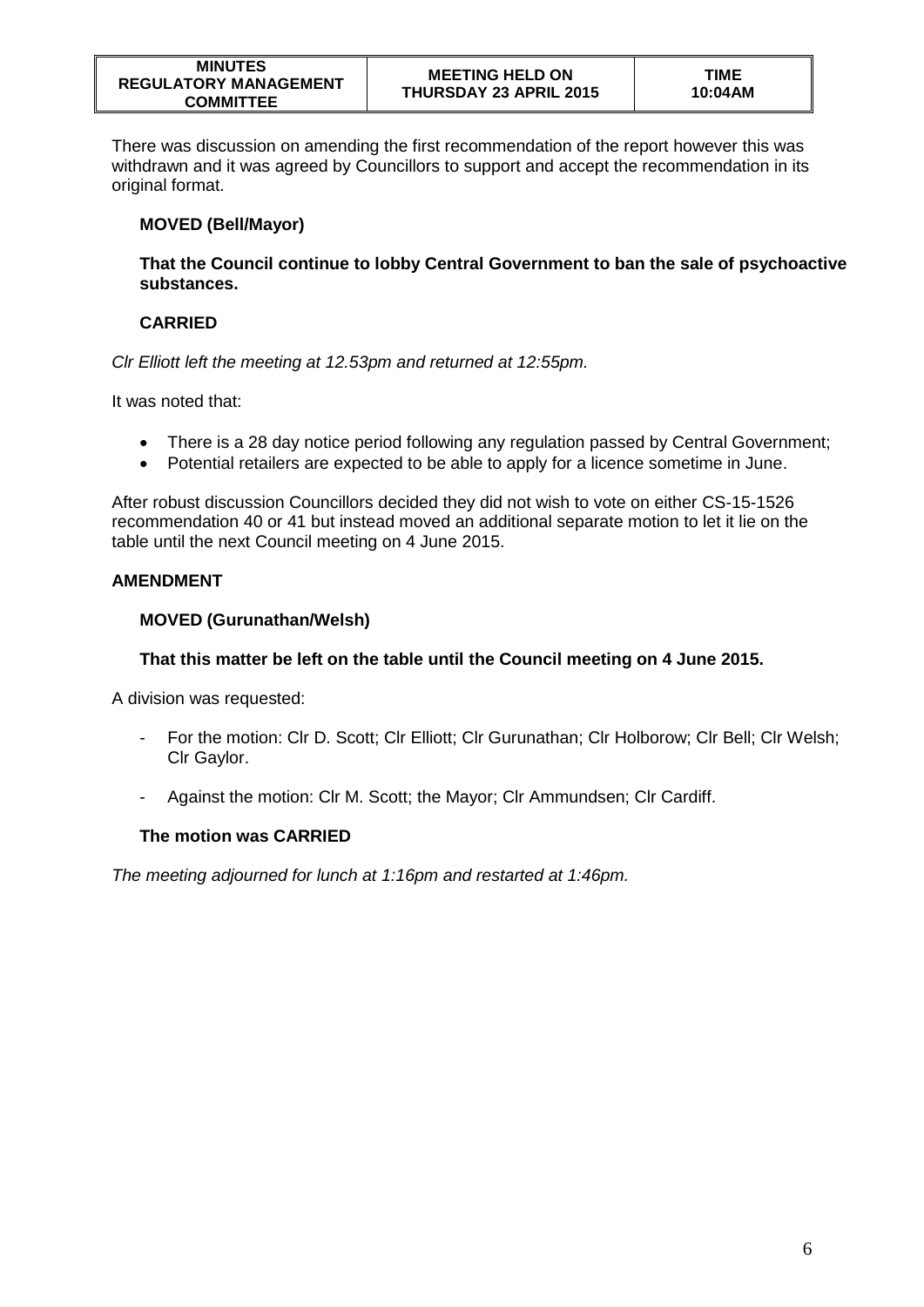### **RMC 15/04/87 REGULATORY SERVICES OPEN FOR BUSINESS UPDATE (RS-15-1536)**

Sharon Foss, Acting Group Manager Regulatory Services spoke to this report.

# *Clr Gaylor returned to the meeting at 1:52pm*

It was agreed that staff would share with Councillors the regulatory operational protocols and rights with regards to whale stranding. It was suggested that a factsheet or brochure detailing these arrangements for the public would be useful.

# **MOVED (D. Scott/Mayor)**

**That the Regulatory Management Committee notes the information contained in the Regulatory Services Open for Business Update as detailed in Appendix 1 of RS-15- 1536.** 

# **CARRIED**

*Clr Bell left the meeting and Clr M Scott returned to the meeting at 1:57pm.*

*Clr Ammundsen left the meeting at 1:58pm and Clr Holborow presided as Chair.*

### **RMC 15/04/88 APPLICATION FOR EXEMPTION UNDER SECTION 6 OF THE FENCING OF SWIMMING POOLS ACT 1987 – 75 SEAVIEW ROAD, PARAPARAUMU (RS-15-1551)**

Peter Ropata, Compliance Officer Regulatory Services spoke to this report, asking Committee to consider an application for an exemption under Section 6 of the Fencing of Swimming Pools Act 1987 in respect of a portable spa pool at 75 Seaview Road, Paraparaumu.

*Clr M. Bell returned to the meeting at 1:59pm.*

# **MOVED (Mayor/Welch)**

**That the Regulatory Management Committee approve the application for exemption under Section 6 of the Fencing of Swimming Pools Act 1987 and not require a fence to be placed around a portable pool at 75 Seaview Road, Paraparaumu, subject to the conditions being complied with:**

- **The pool has a height of 760mm or greater above ground or deck level and no objects are positioned so as to allow a young child to climb onto the cover; and**
- **The property has suitable barriers in place to prevent a child up to the age of six years gaining access from outside the property, and the lockable spa cover meets the set criteria as stated below:**
	- o **the cover is lockable and able to be kept locked when the pool is not being used or supervised;**
	- o **the locks cannot be opened or released by a child up to the age of six years;**
	- o **the cover cannot be lifted more than 100mm above the top of the spa, when locked in place;**
	- o **the cover must be made of material that can withstand the weight of at least 60 kgs to ensure that it would withstand the weight of a child up to six years;**
	- o **the cover must be constructed of a suitable material and not allow water to pond on top of it;**
	- o **the cover and locks must be maintained in a good state of repair; and**